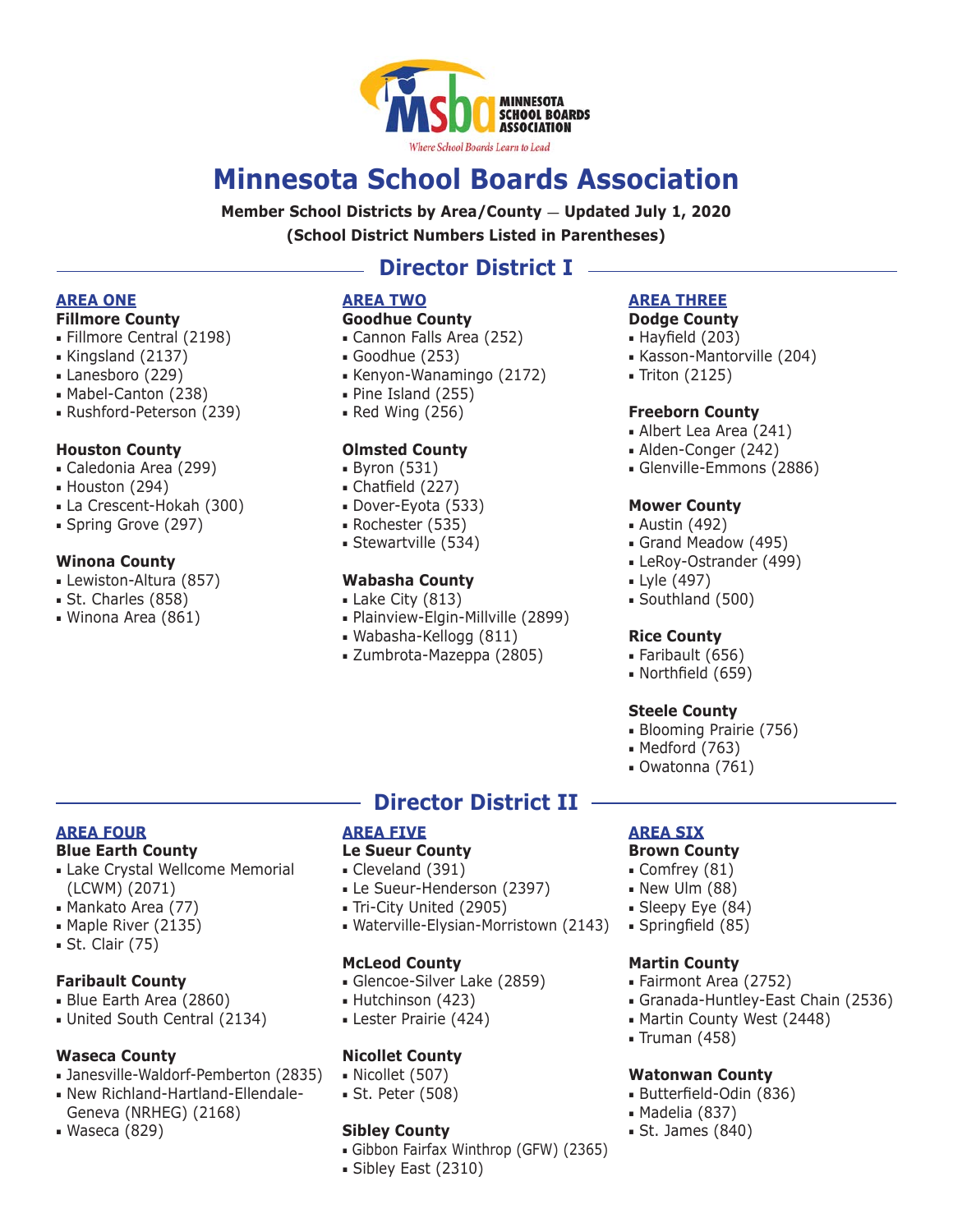# **Director District III**

**AREA NINE Big Stone County** ■ Clinton-Graceville-Beardsley (2888) ■ Ortonville (2903)

**Chippewa County** ■ MACCRAY (2180) ■ Montevideo (129)

**Lac Qui Parle County** ■ Dawson-Boyd (378) ■ Lac qui Parle Valley (2853)

■ Kerkhoven-Murdock-Sunburg (KMS) (775)

**Yellow Medicine County** ■ Yellow Medicine East

**Swift County** ■ Benson (777)

(2190)

#### **AREA SEVEN**

- **Cottonwood County**
- Mountain Lake (173)
- Westbrook-Walnut Grove (2898)
- Windom Area (177)

#### **Jackson County**

- Heron Lake-Okabena (330)
- Jackson County Central (2895)

### **Murray County**

- Fulda (505)
- Murray County Central (2169)

### **Nobles County**

- Adrian (511)
- Ellsworth (514)
- Round Lake-Brewster (2907)
- Worthington (518)

#### **Rock County**

- Hills-Beaver Creek (671)
- Luverne (2184)

### **AREA EIGHT**

#### **Lincoln County**

- Hendricks (402)
- Ivanhoe (403)
- Lake Benton (404)
- Russell-Tyler-Ruthton (RTR) (2902)

#### **Lyon County**

- Lakeview (2167)
- Lynd (415)
- Marshall (413)
- Minneota (414)
- Tracy Area (2904)

#### **Pipestone County**

- Edgerton (581)
- Pipestone Area (2689)

#### **Redwood County**

- Cedar Mountain (2754)
- Milroy (635)
- Red Rock Central (2884)
- Redwood Area (2897)
- Wabasso (640)

#### **Yellow Medicine County**

■ Canby (891)

# **Director District IV**

### **AREA ELEVEN**

- **Hennepin County**
- Bloomington (271)
- Eden Prairie (272)
- Edina (273)
- Hopkins (270)
- Minnetonka (276)

**AREA FOURTEEN Ramsey County** ■ Mounds View (621)

■ Roseville Area (623)

**AREA EIGHTEEN Hennepin County** ■ Minneapolis (1)

■ White Bear Lake Area (624)

(622)

■ North St. Paul-Maplewood-Oakdale

- Richfield (280)
- St. Louis Park (283)

# **AREA TWELVE**

- **Hennepin County** ■ Brooklyn Center (286)
- Intermediate District 287
- Orono (278)
- Osseo Area (279)
- Robbinsdale Area (281)
- St. Anthony-New Brighton (282)
- Wayzata (284)
- Westonka (277)

# **Director District VI**

### **AREA FIFTEEN**

### **Washington County**

- Forest Lake Area (831)
- Mahtomedi (832)
- Northeast Metro 916
- South Washington County (833)
- Stillwater Area (834)

# **- Director District VIII -**

### **AREA NINETEEN**

# **Ramsey County**

■ St. Paul (625)

#### **AREA TEN Kandiyohi County**

- New London-Spicer (345)
- Willmar (347)

#### **Meeker County**

- Atwater-Cosmos-Grove City (ACGC) (2396)
- Eden Valley-Watkins (463)
- Litchfield (465)

#### **Renville County**

- BOLD (2534)
- Buffalo Lake-Hector-Stewart (2159)
- Renville County West (2890)

#### **Wright County**

■ Dassel-Cokato (466)

# **Director District V —**

### **AREA THIRTEEN**

#### **Anoka County**

- Anoka-Hennepin (11)
- Centennial (12)
- Columbia Heights (13)
- $\blacksquare$  Fridley (14)
- St. Francis Area (15)
- Spring Lake Park (16)

# $-$  Director District VII  $-$

■ Rosemount-Apple Valley-Eagan (196)

■ West St. Paul-Mendota Heights-

### **AREA SIXTEEN**

### **Dakota County**

■ Hastings (200) ■ Lakeville Area (194) ■ Randolph (195)

■ South St. Paul (6)

Eagan Area (197)

■ Burnsville-Eagan-Savage (191) ■ Intermediate School District 917

■ Inver Grove Heights (199) ■ Farmington Area (192)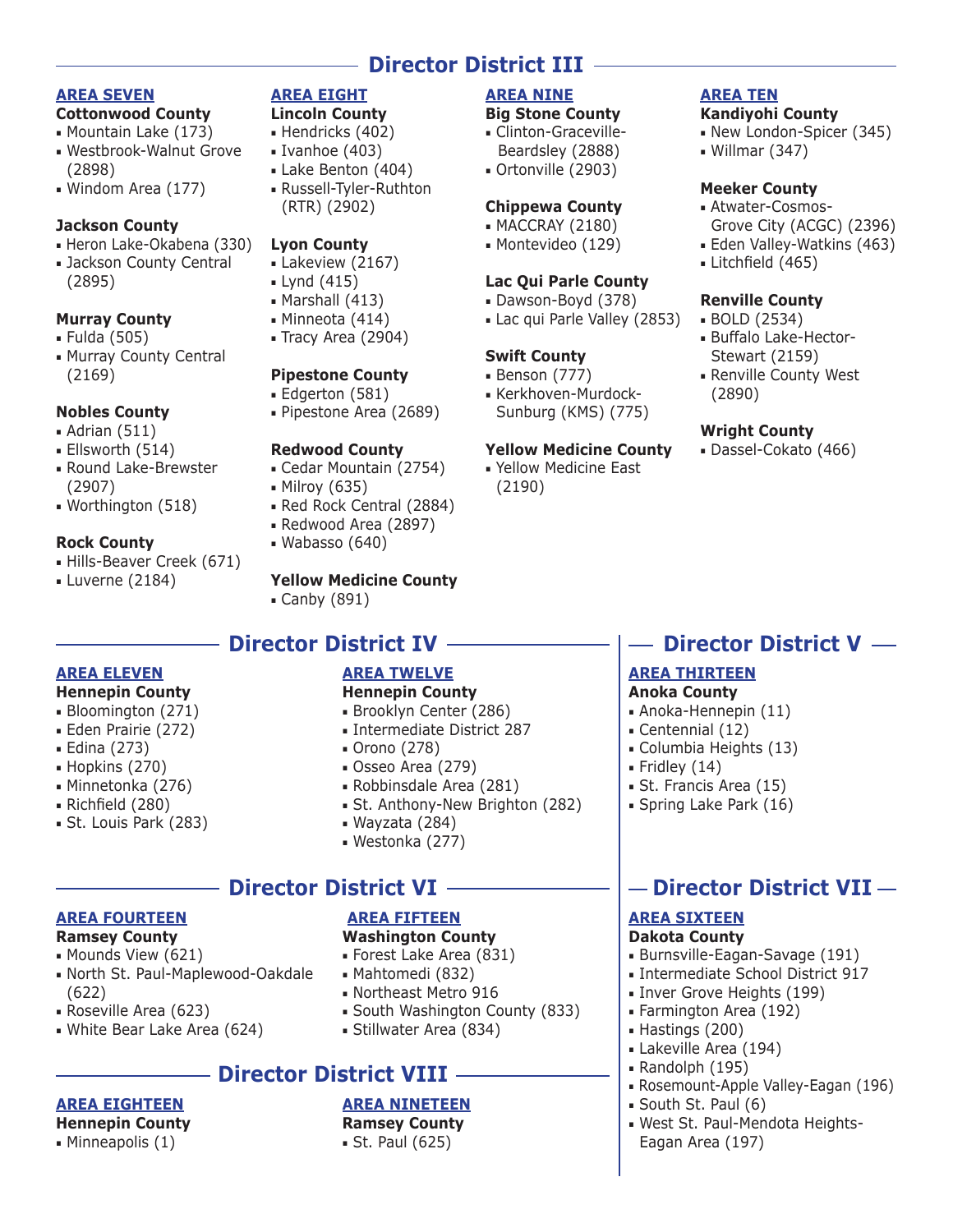#### **AREA TWENTY**

#### **Benton County**

- $\blacksquare$  Foley (51)
- Sauk Rapids-Rice (47)

#### **Sherburne County**

- Becker (726)
- Big Lake (727)
- Elk River Area (728)

#### **Wright County**

- Annandale (876)
- Buffalo (877)
- Delano (879)
- Howard Lake-Waverly-Winsted (2687)
- Maple Lake (881)
- Monticello (882)
- Rockford Area (883)
- St. Michael-Albertville (885)

### **AREA TWENTY-THREE**

#### **Douglas County**

- Alexandria (206)
- Brandon-Evansville (2908)
- Osakis (213)

#### **Grant County**

- Ashby (261)
- Herman-Norcross (264)
- West Central Area (2342)

#### **Pope County**

■ Minnewaska Area (2149)

#### **Stevens County**

- Chokio-Alberta (771)
- Hancock (768)
- Morris Area (2769)

#### **Traverse County**

- Browns Valley (801)
- Wheaton Area (803)

# **Director District IX**

#### **AREA TWENTY-ONE Morrison County**

- Little Falls (482)
- Pierz (484)
- Royalton (485)
- Swanville (486)
- Upsala Area (487)

#### **Stearns County**

- Albany Area (745)
- Belgrade-Brooten-Elrosa (2364)
- Holdingford (738)
- Kimball Area (739)
- Melrose Area (740)
- Paynesville Area (741)
- ROCORI (750)
- St. Cloud Area (742)
- Sartell-St. Stephen (748)
- Sauk Centre (743)

#### **Todd County**

- Bertha-Hewitt (786)
- Browerville (787)
- Long Prairie-Grey Eagle (2753)
- Staples-Motley (2170)

# **Director District X**

#### **AREA TWENTY-FOUR Becker County**

- Detroit Lakes (22)
- Frazee-Vergas (23)
- Lake Park-Audubon (2889)
- Pine Point (25)

#### **Clay County**

- Barnesville (146)
- Dilworth-Glyndon-Felton (2164)
- Hawley (150)
- Moorhead Area (152)
- Ulen-Hitterdal (914)

#### **Ottertail County**

- Battle Lake (542)
- Fergus Falls (544)
- $\blacksquare$  Henning (545)
- New York Mills (553)
- Parkers Prairie (547)
- Pelican Rapids (548)
- Perham-Dent (549)
- Underwood (550)

#### **Wilkin County**

- Breckenridge (846)
- Campbell-Tintah (852)
- Rothsay (850)

#### **AREA TWENTY-TWO Chisago County**

- Chisago Lakes (2144)
- 
- North Branch Area (138) ■ Rush City (139)
- 

#### **Isanti County**

- Braham Area (314)
- Cambridge-Isanti (911)

#### **Kanabec County**

- Mora (332)
- Ogilvie (333)

#### **Mille Lacs County**

- Isle (473)
- Milaca (912)
- Onamia (480)
- Princeton (477)

■ Pine City (578)

**Cass County**

■ East Central (2580) ■ Hinckley-Finlayson (2165)

■ Willow River Area (577)

**AREA TWENTY-FIVE**

■ Cass Lake-Bena (115) ■ Northland (118) ■ Pillager (116)

**Crow Wing County** ■ Brainerd (181) ■ Crosby-Ironton (182) ■ Pequot Lakes (186)

**Hubbard County** ■ Laporte (306) ■ Nevis (308)

**Wadena County** ■ Menahga (821) ■ Sebeka (820) ■ Verndale (818)

■ Park Rapids Area (309)

■ Wadena-Deer Creek (2155)

■ Pine River-Backus (2174)

■ Walker-Hackensack-Akeley (113)

#### **Pine County**